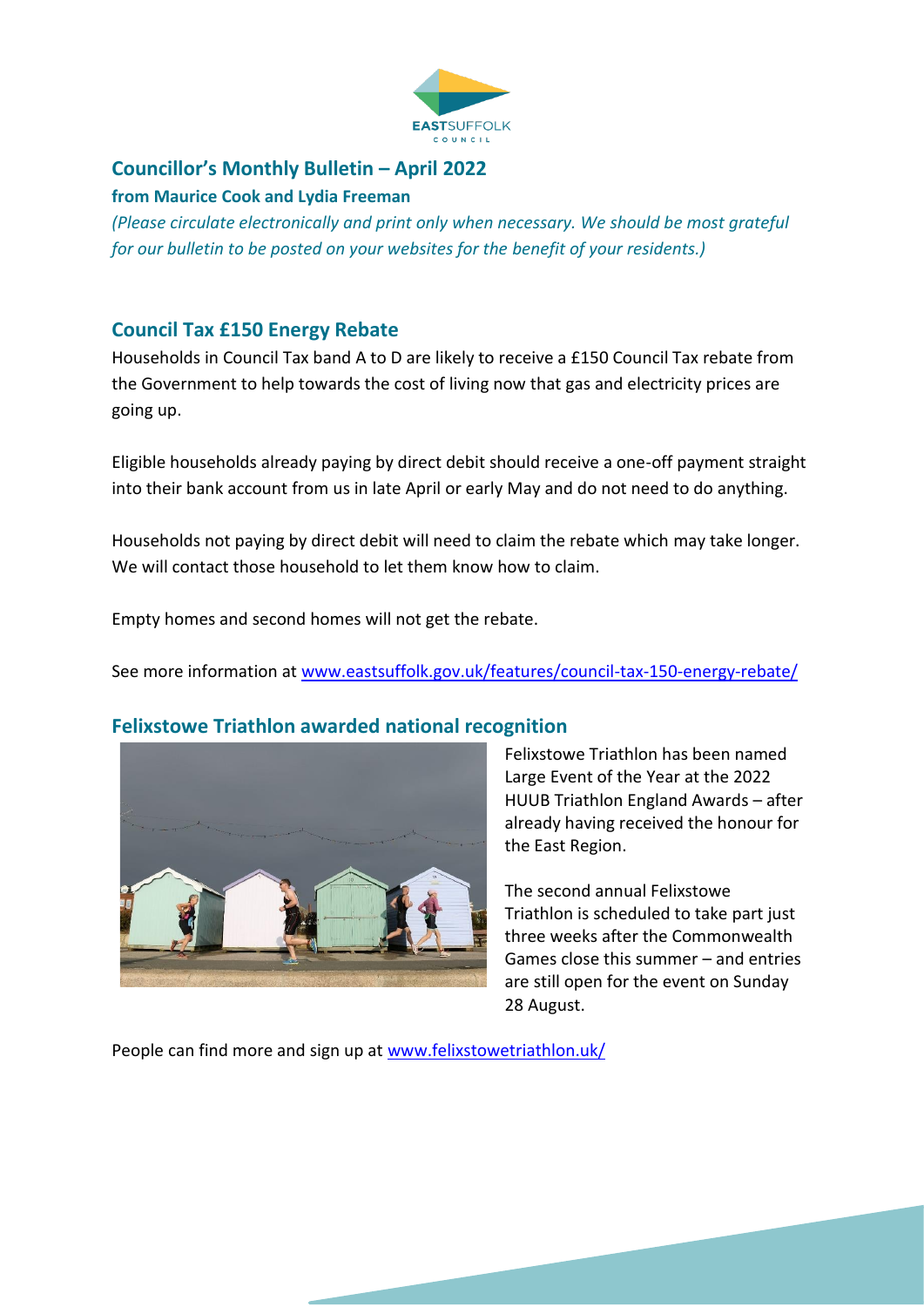

#### **Incredible interest shown in 'Eastern Edge' huts**

A huge number of enquiries have been received from people interested in purchasing one of the contemporary beach huts that are being built on Lowestoft's seafront.

The sale of a number of beach huts is being jointly managed by agents Paul Hubbard and Steel & Co. Those who have already formally expressed an interest in buying one of the Eastern Edge huts will be contacted and provide with pre-sales information over the next few weeks.



New enquiries can be made to Paul Hubbard by calling 01502 531218 or emailing [info@paulhubbardonline.com](mailto:info@paulhubbardonline.com)

## **East Suffolk united in support for Ukraine**

The Council has united to condemn Russia's invasion of Ukraine and pledged to support any Ukrainians seeking refuge in the district.

Local authorities in Suffolk are working closely together to ensure they can deliver an effective, co-ordinated response to Government requirements to support Ukrainians seeking refuge in Suffolk.

To assist this co-ordinated approach and to ensure those living and working in East Suffolk are kept informed of the Government's response to the crisis, a new position has now been created within our cabinet and as of Friday 1 April, Cllr Judy Cloke is the Assistant Cabinet Member for Refugee Support.

Read more at [www.eastsuffolk.gov.uk/news/east-suffolk-united-in-support-for-ukraine/](http://www.eastsuffolk.gov.uk/news/east-suffolk-united-in-support-for-ukraine/)

## **Robopets bringing comfort to older residents**

To help older residents, especially those living with dementia, we have recently purchased 20 companion pets which are being given to local dementia groups and care homes across East Suffolk.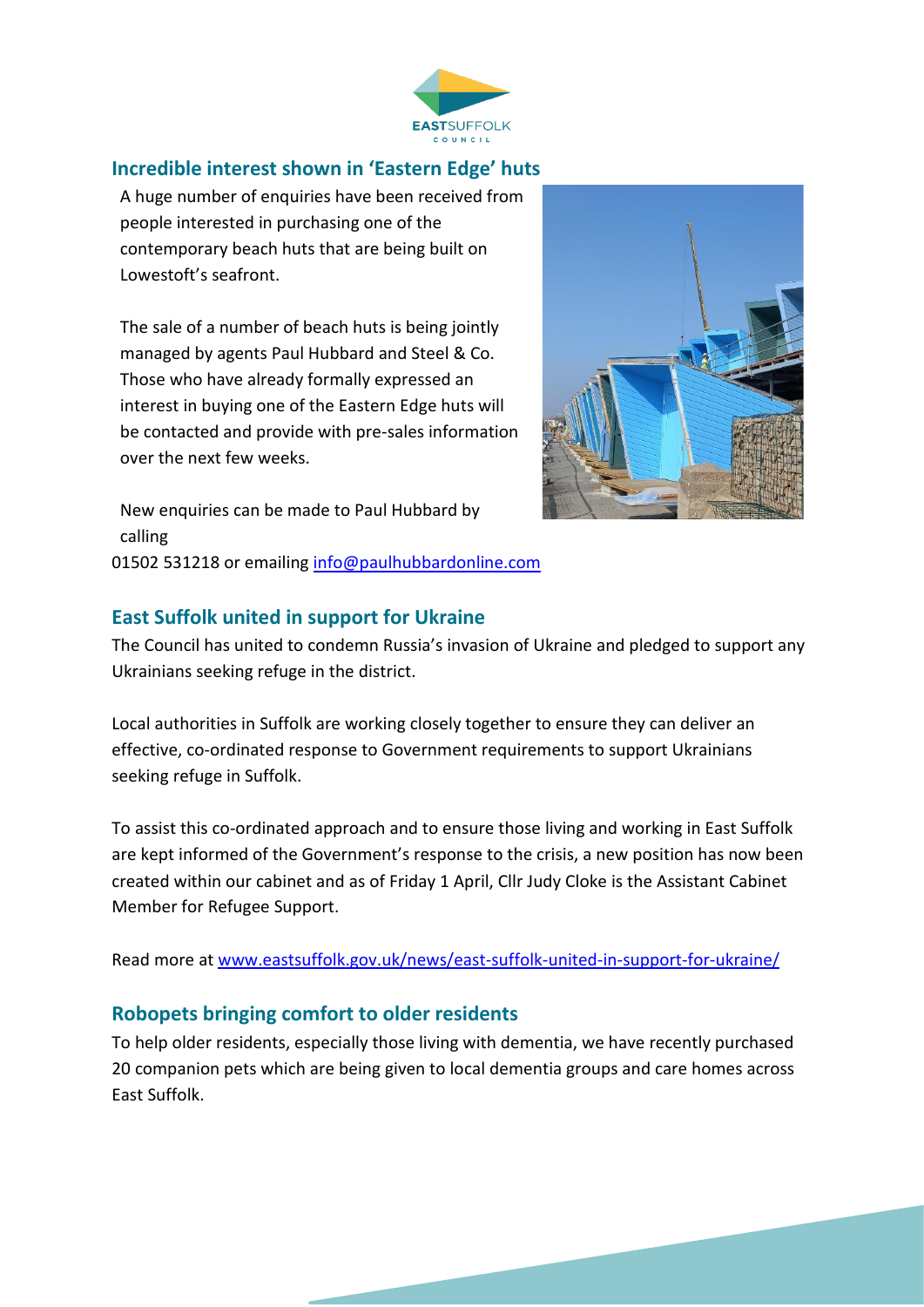



The pets, which are robotic cats and dogs, provide the interactive companionship associated with owning a pet which can be therapeutic for many people, especially those living with dementia.

Piloted at the Memory Lane Group in Felixstowe, robopets have so far been given to Sole Bay Health Centre in Reydon, Glebe House Residential Care Home in Hollesley, the Pear Tree Fund in Halesworth and the Forget Me Not Café in Kesgrave.

## **Community radio receives Community Partnership grant funding**

Rendlesham Community Radio, which provides opportunities for young people to gain experience as presenters or producers, has been awarded over £1,400 in funding through the Melon, Woodbridge and Deben Peninsula Community Partnership.

The station originated as a way of connecting the community during the pandemic  $$ broadcasting for Rendlesham Youth Group's room in the local community centre but has since grown substantially.

As well as supporting undiscovered local talent by offering the chance to perform in the studio 'live lounge', the parish council-backed initiative aims to encourage young people to explore their potential in performing arts – expressing the challenges they face and telling their stories through a chosen artform.

Rendlesham Community Radio's £1,443.17 grant will be put towards further supporting its work around youth engagement, community cohesion, work-related learning and social isolation.

## **New lease of life for former railway signalman's cottage**

A run-down railway crossing cottage has been granted a new lease of life thanks to a deal enabled by the Council.

The former signalman's cottage, just north of Campsea Ashe, near Wickham Market, was purchased and sold as part of our strategy to



ensure availability of good quality housing for the benefit of the East Suffolk community.